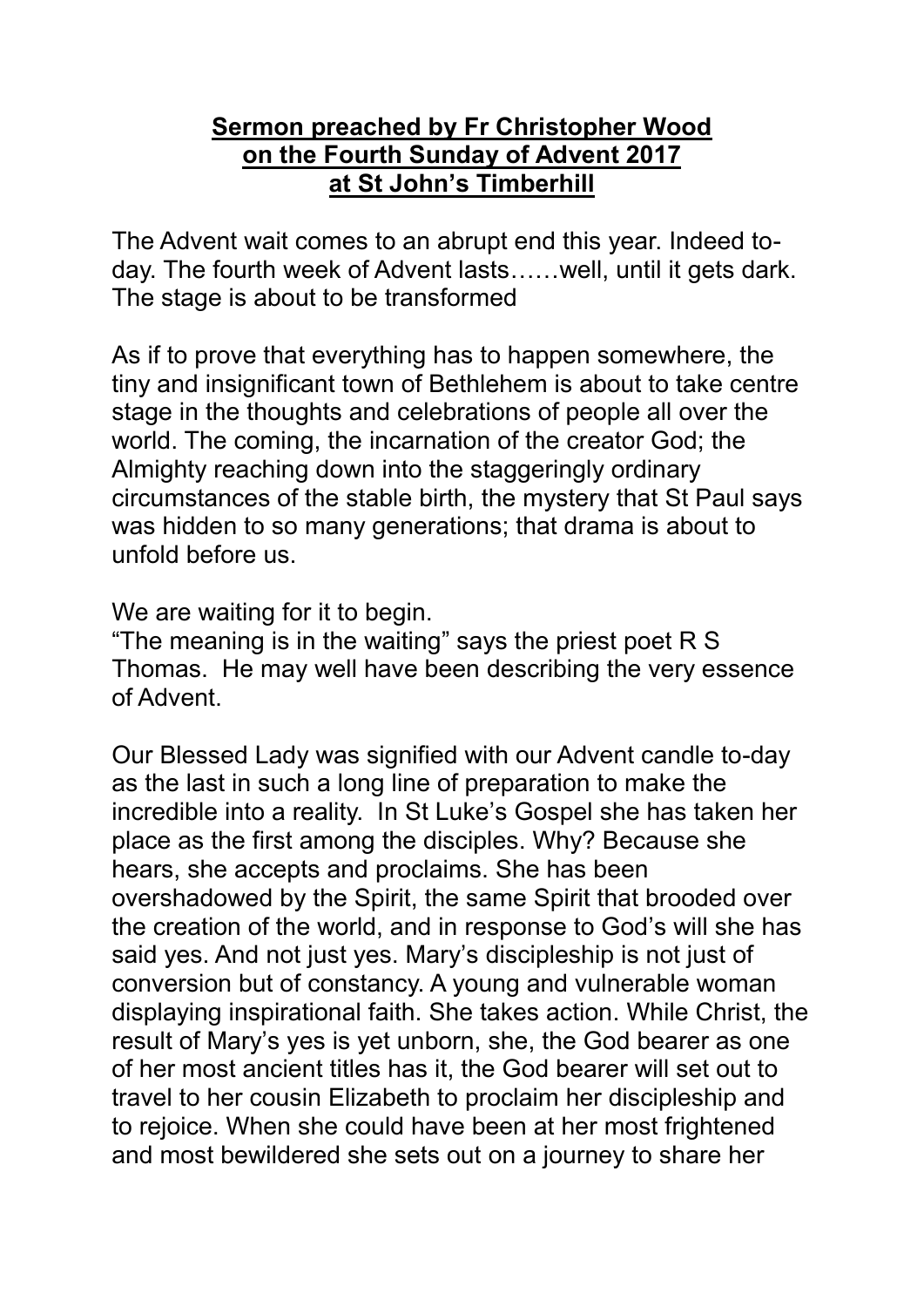overwhelming joy.

It is a faith I wonder at a fresh every year. It is the faith that changed the world.

And so we wait. We wait for God to come into our midst. Yet we know, we know as baptized Christians that he is already in our midst. We know what our vocation is by baptism and can be by participation in the life of "God with us." His love, Himself……. it is on offer in his word, his sacraments, in Holy communion, in all sorts of ways, even encounters with a stranger. He is ready to enter our lives not just at Christmas when we may be at our most sentimental.

He is always ready to enter our lives, and our hearts and our minds. But to allow him in we must respond, and to respond is to be open to change. We must give ourselves, love for love, faith for faith, a real response to the faith that God has in us. We must act like the response of the Virgin Mary. Her faith motivated her actions even before Christ was born as we have heard. If our faith means anything it must lead to action. And our faith encourages us to believe that His Grace will see us through whatever we undertake in His name.

Putting our responsive faith at the centre of our lives and changing our priorities forever. It's worth wrestling with. The saints of the church over 2000 years have that in common. They are those who wrestled with what it meant to put faith in Christ Our Lord at the very centre of their lives. From saints like St Peter to St Maximillian Kolbe and beyond. And the Godless world would see in them men who stood before their own cross, before the door of a gas chamber, or whatever. But they knew that they stood at the gate of eternity and the hand of Christ was reaching out to them. In their end was their beginning.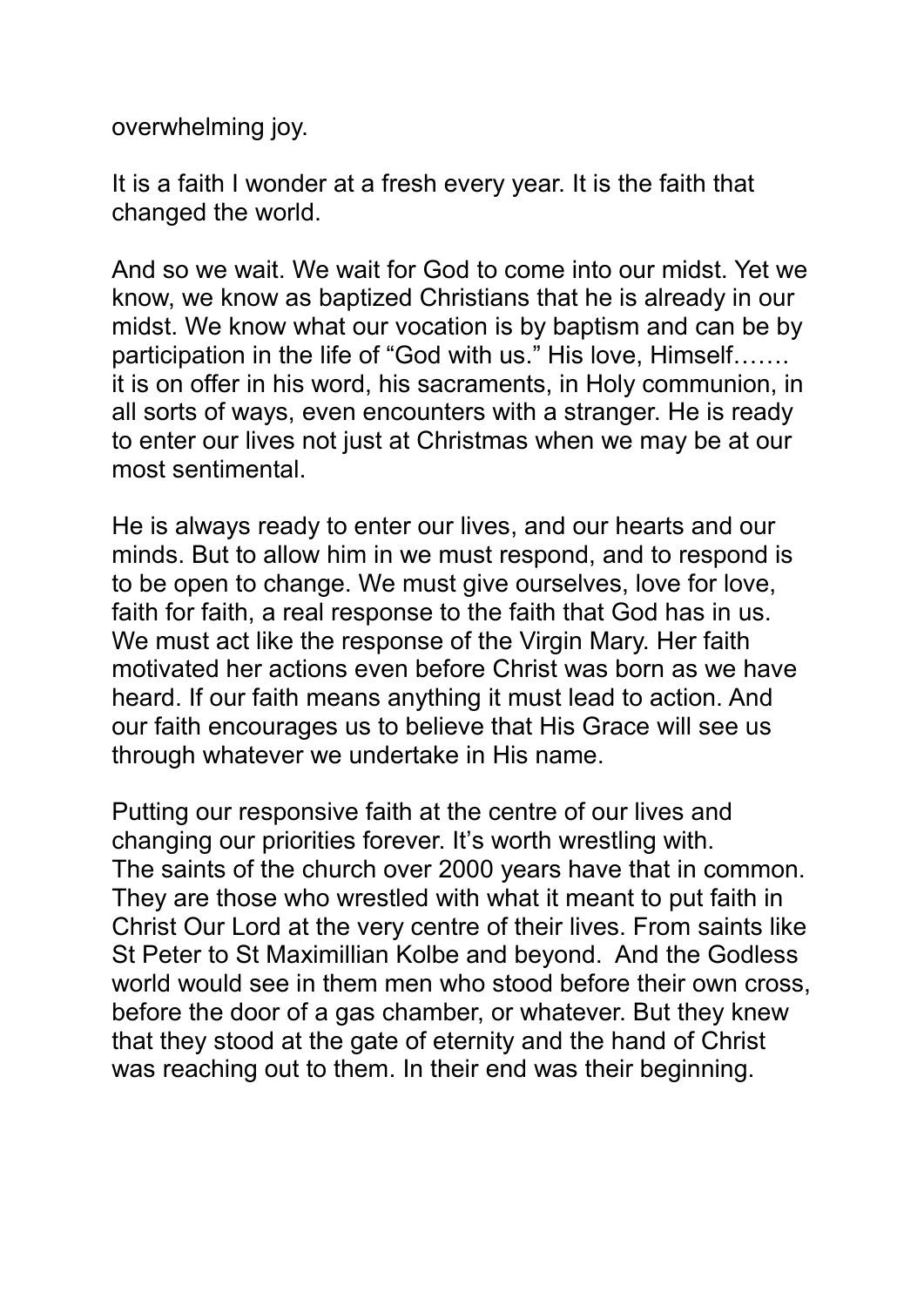It's worth contemplating at the silent crib. Looking out over the quiet of the Winter fields of Norfolk. Wherever we find it easiest to turn our thoughts to the one who is waiting for us. It is worth turning away from everything that separates us from our own integrity, from one another, from God, and allowing ourselves to be renewed.

Now is the time because, before the clock strikes Midnight, the beginning is about to come, and in a way the end is already in our midst. We live in an age that can talk the talk, even about spiritual matters and yet so often is only concerned with the God of ME. But in reality our culture seems to have lost touch with God and puts so much of little consequence in the place where God wants to dwell in us. In you, in me.

So, this Christmas, let's do it. Let's overcome all that is unworthy of ourselves and allow the peace that emanates from the manger as from the altar and God's word, to transfigure our lives. And let us Glory with the Angels, the Angels that fill this space, and who glory in God. The God who has put faith in us, and has put hope in us.

Because it is Hope that's at the centre of the Gospel story today. Hope for the future. Two chosen women, Mary and Elizabeth, share in miraculous news and now they are eager to share their hopes for their children and their future and we share in that hope for us and all humanity.

"Let what you have said be done to me" Our Lady's response isn't meek acceptance as far as I can see, its enthusiasm. She believes and therefore she trusts and therefore she has hope. Hope is a very Christian virtue. We must never lose a hold on it, even in the darkest of days. It is our hope in the child in the manger which will lead us to follow him up the hill of Calvary and what we learn on that journey is that our horizon in life is just the limit of our sight. Hope goes beyond that horizon.